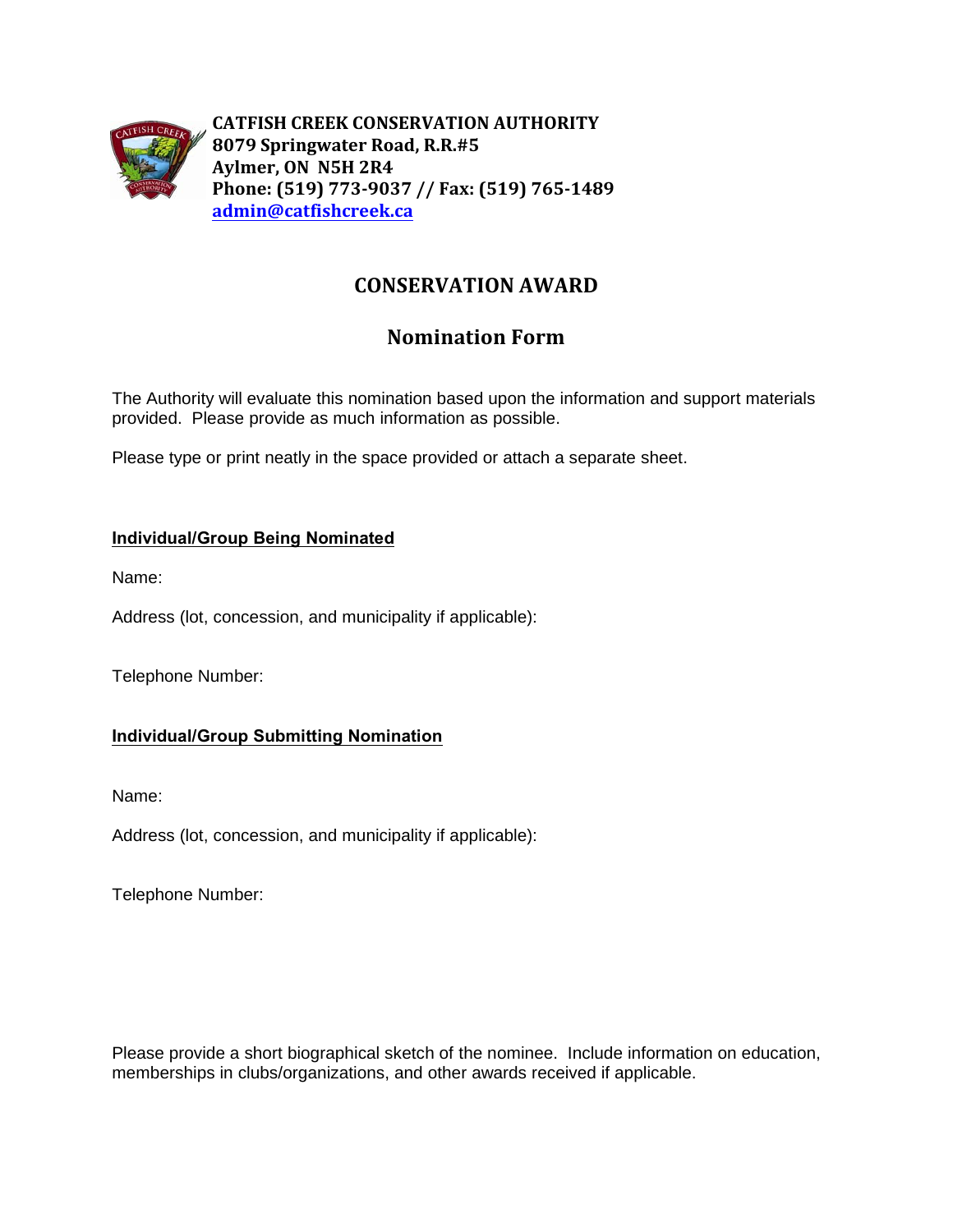Describe how the individual/group has contributed to the conservation of natural resources within the Catfish Creek watershed. Types of work eligible for the award include erosion control, stream improvement, wetlands conservation, woodlot management/reforestation, fish and wildlife improvement, conservation education, financial donations in support of conservation work, and/or any other work contributing to the conservation of our natural resources with the Catfish Creek watershed.

Describe the success of the project or contribution to date. Is it effective, well designed and maintained?

Describe any special circumstances (i.e. effort, expense, number of years involved) that make the project or contribution even more noteworthy.

Are you aware of any further projects or contributions the nominee is planning to undertake in the future?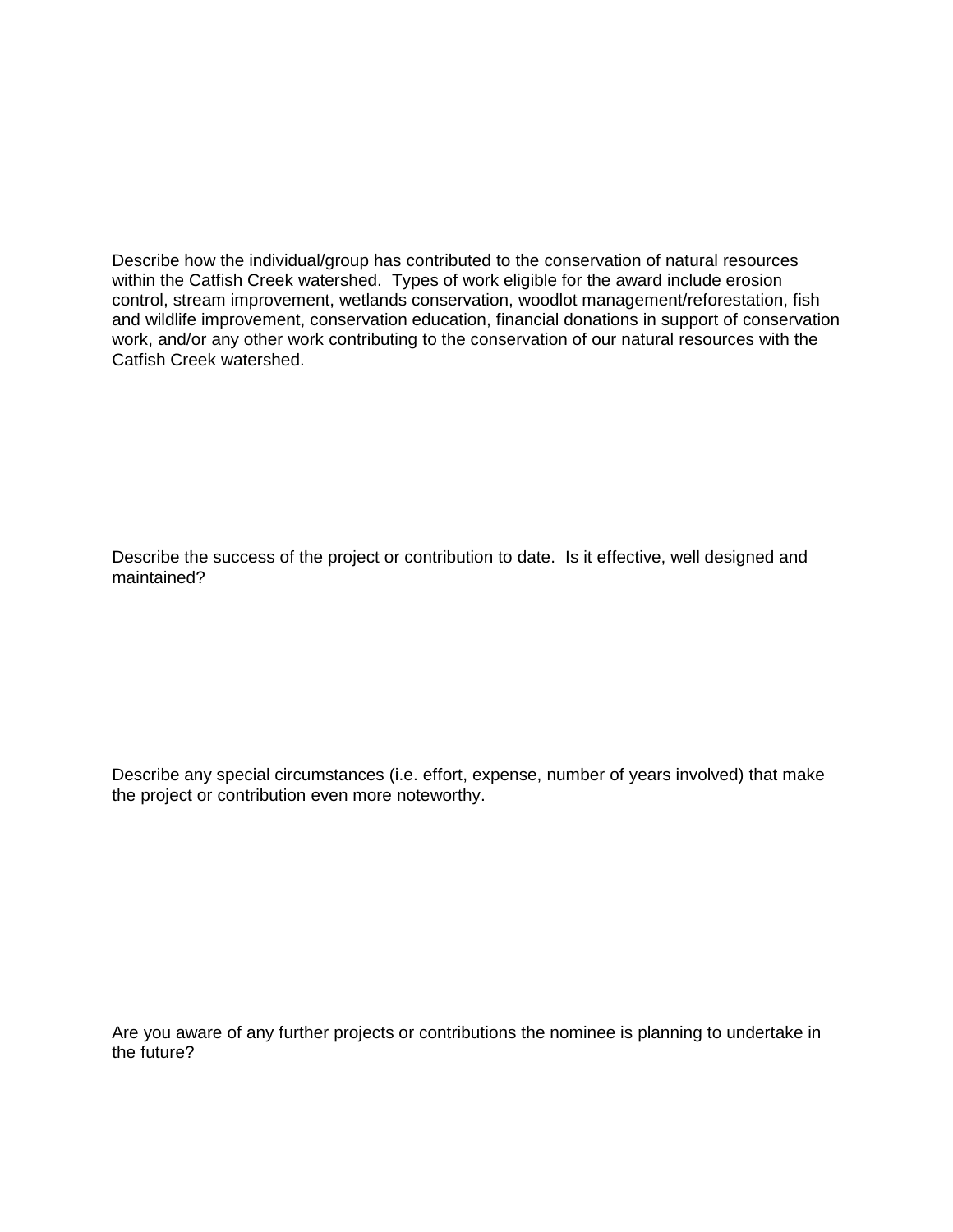List any support material (i.e. plans, photographs) that you have enclosed.

Please provide the names and telephone numbers of one or two individuals familiar with the nominee's contribution.

Name:

Telephone Number:

Name:

Telephone Number:

 $\overline{a}$ Signature of Nominee or Designate approving nomination